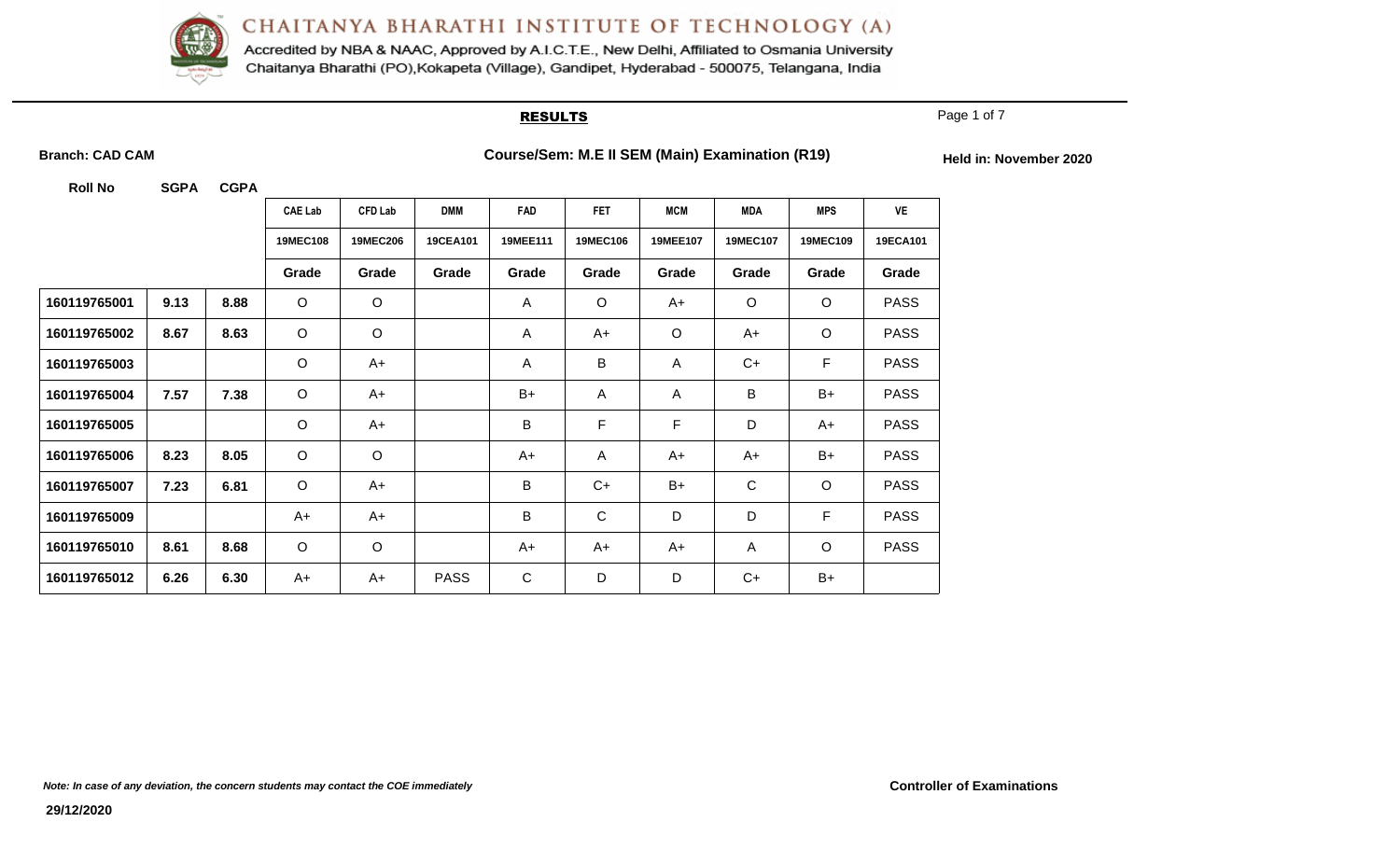

Accredited by NBA & NAAC, Approved by A.I.C.T.E., New Delhi, Affiliated to Osmania University Chaitanya Bharathi (PO), Kokapeta (Village), Gandipet, Hyderabad - 500075, Telangana, India

#### **RESULTS**

Page 2 of 7

**Branch: COMMUNICATION ENGINEERING Course/Sem: M.E II SEM (Main) Examination (R19)** Held in: November 2020

|              |      |      | <b>ACN Lab</b> | <b>ARS</b> | <b>ARS Lab</b> | CAN      | IT       | <b>MPS</b> | <b>SIS</b>     | VE          |
|--------------|------|------|----------------|------------|----------------|----------|----------|------------|----------------|-------------|
|              |      |      | 19ECC105       | 19ECC103   | 19ECC107       | 19ECC101 | 19ECE106 | 19ECC109   | 19ECE111       | 19ECA101    |
|              |      |      | Grade          | Grade      | Grade          | Grade    | Grade    | Grade      | Grade          | Grade       |
| 160119744002 | 8.59 | 8.51 | $\circ$        | B+         | $\circ$        | A+       | A+       | $\circ$    | $\overline{A}$ | <b>PASS</b> |
| 160119744003 | 8.14 | 8.22 | $\circ$        | $C+$       | $\circ$        | $\circ$  | A+       | $\circ$    | B+             | <b>PASS</b> |
| 160119744004 | 8.01 | 7.70 | $\mathsf O$    | C+         | $\circ$        | A        | A        | $\circ$    | A              | <b>PASS</b> |
| 160119744005 | 8.35 | 8.20 | $\circ$        | $\sf B$    | $\circ$        | $A+$     | $B+$     | $\circ$    | A+             | <b>PASS</b> |
| 160119744006 | 7.93 | 7.69 | $\circ$        | D          | $\circ$        | A+       | A+       | $\circ$    | C+             | <b>PASS</b> |
| 160119744007 | 7.98 | 7.85 | $\circ$        | C          | $\circ$        | A        | A+       | $\circ$    | B              | <b>PASS</b> |
| 160119744008 | 8.53 | 8.53 | $\circ$        | C+         | $\circ$        | A+       | $\circ$  | $\circ$    | A+             | <b>PASS</b> |
| 160119744009 |      |      | $\circ$        | Ab         | $\circ$        | Ab       | Ab       | F          | Ab             | <b>FAIL</b> |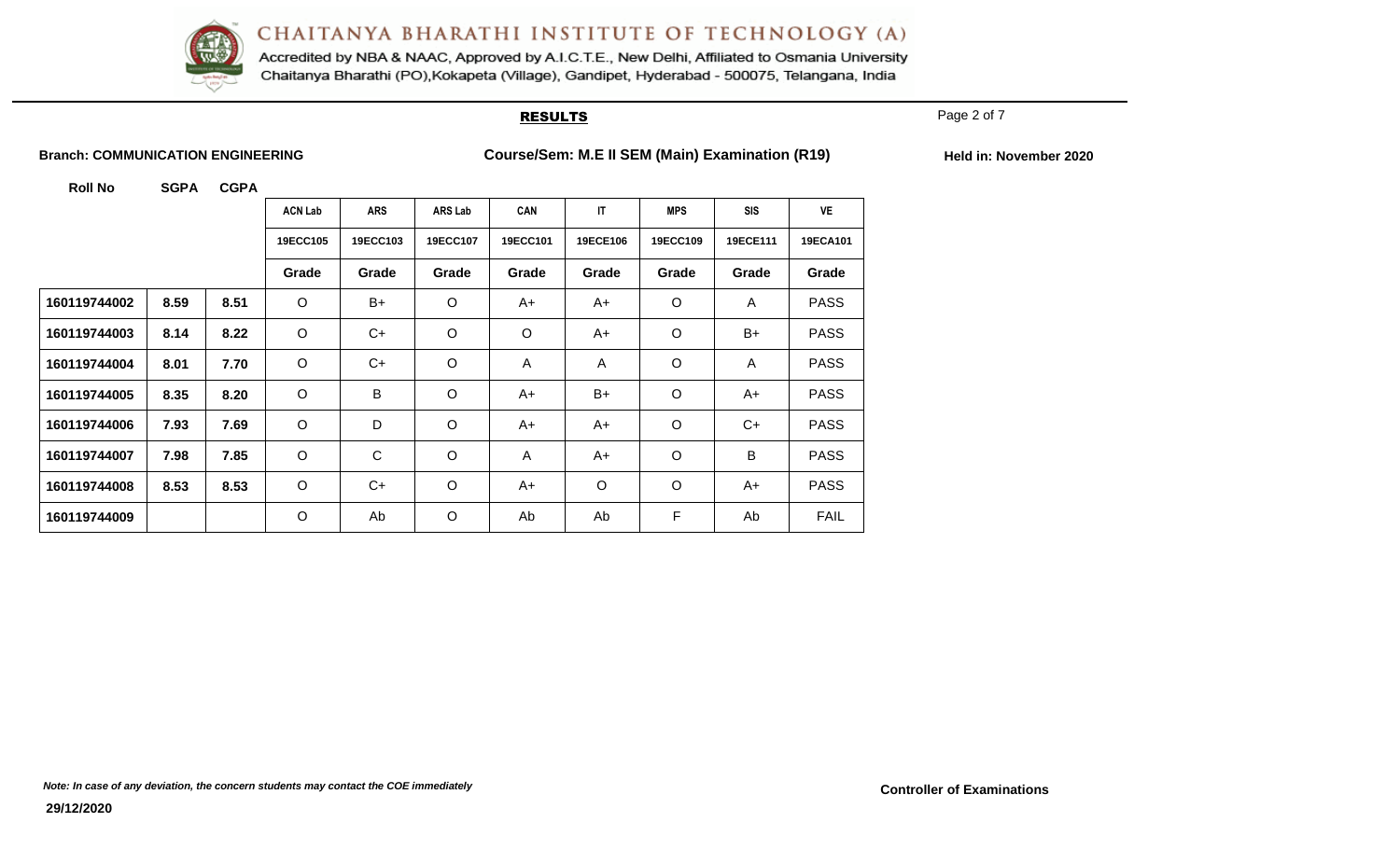

Accredited by NBA & NAAC, Approved by A.I.C.T.E., New Delhi, Affiliated to Osmania University Chaitanya Bharathi (PO), Kokapeta (Village), Gandipet, Hyderabad - 500075, Telangana, India

#### **RESULTS**

Page 3 of 7

Branch: EMBEDDED SYSTEMS AND VLSI DESIGN<br>
Course/Sem: M.E II SEM (Main) Examination (R19)

Held in: November 2020

|              |      |      | <b>ESDUR</b> | <b>LPVD</b> | <b>MPS</b> | <b>RSSP Lab</b> | <b>RVDV Lab</b> | <b>SD</b> | <b>VDVT</b>  | <b>VE</b>   |
|--------------|------|------|--------------|-------------|------------|-----------------|-----------------|-----------|--------------|-------------|
|              |      |      | 19ECC202     | 19ECE205    | 19ECC209   | 19ECC207        | 19ECC208        | 19ECE210  | 19ECC204     | 19ECA101    |
|              |      |      | Grade        | Grade       | Grade      | Grade           | Grade           | Grade     | Grade        | Grade       |
| 160119744401 | 9.44 | 9.42 | O            | A+          | $\circ$    | $\circ$         | $\circ$         | $\circ$   | $\circ$      | <b>PASS</b> |
| 160119744402 | 9.07 | 9.14 | $\circ$      | $A+$        | $\circ$    | $\circ$         | $\circ$         | $\circ$   | $\circ$      | <b>PASS</b> |
| 160119744403 | 9.12 | 8.88 | $\circ$      | $A+$        | $\circ$    | $\circ$         | $\circ$         | $\circ$   | $A+$         | <b>PASS</b> |
| 160119744404 | 6.97 | 6.56 | B            | B           | A+         | A+              | D               | $B+$      | $B+$         | <b>PASS</b> |
| 160119744405 | 6.98 | 6.81 | $A+$         | D           | A+         | B+              | $A+$            | B         | C+           | <b>PASS</b> |
| 160119744406 |      |      | D            | $\mathsf F$ | $A+$       | A               | $C+$            | $C+$      | $\mathbf C$  | <b>PASS</b> |
| 160119744407 | 7.96 | 8.02 | A+           | $C+$        | $\circ$    | A+              | $\circ$         | A         | $\mathsf{A}$ | <b>PASS</b> |
| 160119744408 |      |      | $\mathsf{C}$ | D           | D          | $A+$            | D               | F         | $\mathsf{C}$ | <b>PASS</b> |
| 160119744409 |      |      | F            | D           | $A+$       | B+              | C+              | F         | D            | <b>PASS</b> |
| 160119744410 | 9.34 | 9.18 | $\circ$      | A+          | $\circ$    | $\circ$         | $\circ$         | $\circ$   | $\circ$      | <b>PASS</b> |
| 160119744411 | 8.39 | 8.61 | A            | A+          | $\circ$    | A+              | $\circ$         | $A+$      | B+           | <b>PASS</b> |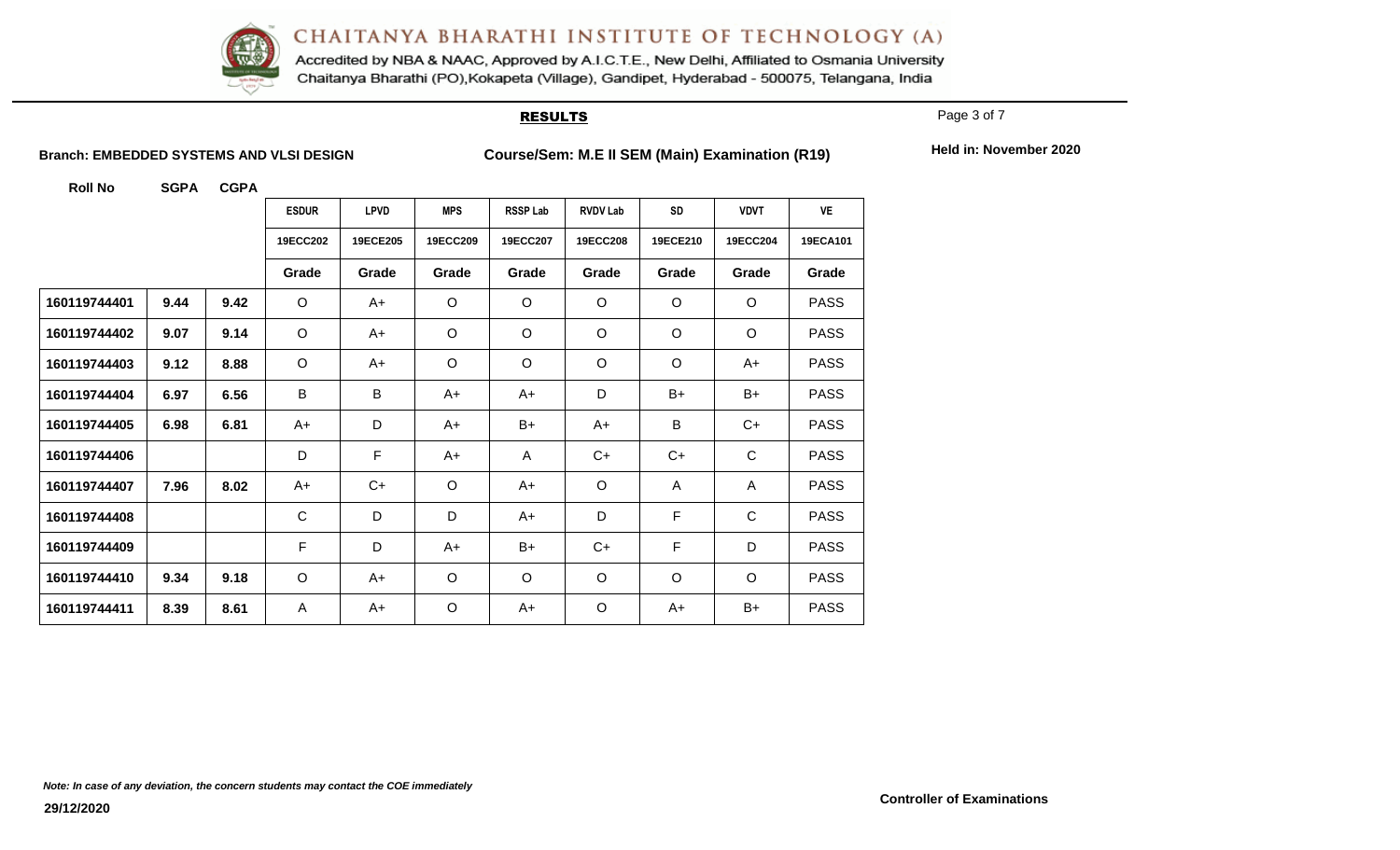

Accredited by NBA & NAAC, Approved by A.I.C.T.E., New Delhi, Affiliated to Osmania University Chaitanya Bharathi (PO), Kokapeta (Village), Gandipet, Hyderabad - 500075, Telangana, India

#### **RESULTS**

Page 4 of 7

**Branch: POWER SYSTEMS & POWER ELECTRONICS Course/Sem: M.E II SEM (Main) Examination (R19) Held in: November 2020**

|              |      |      | <b>APEC</b> | EAM      | <b>MPS</b> | PE Lab   | <b>PSD</b>   | <b>PSS Lab</b> | SG             | <b>VE</b>   |
|--------------|------|------|-------------|----------|------------|----------|--------------|----------------|----------------|-------------|
|              |      |      | 19EEC106    | 19EEE113 | 19EEC109   | 19EEC107 | 19EEC105     | 19EEC108       | 19EEE114       | 19ECA101    |
|              |      |      | Grade       | Grade    | Grade      | Grade    | Grade        | Grade          | Grade          | Grade       |
| 160119766001 | 8.42 | 7.89 | $A+$        | A+       | O          | $\circ$  | B            | $\circ$        | $\circ$        | <b>PASS</b> |
| 160119766002 |      |      | $B+$        | A+       | A+         | B+       | F            | A+             | $\overline{A}$ | <b>PASS</b> |
| 160119766003 | 7.27 | 6.88 | $B+$        | B        | A+         | O        | D            | A+             | $B+$           | <b>PASS</b> |
| 160119766004 | 7.98 | 7.56 | $A+$        | A+       | A+         | $\circ$  | $\mathsf{C}$ | A+             | A+             | <b>PASS</b> |
| 160119766005 | 8.75 | 8.35 | $\circ$     | A+       | $\circ$    | $\circ$  | A            | A+             | A+             | <b>PASS</b> |
| 160119766006 | 8.47 | 7.94 | $\circ$     | A+       | O          | A        | $B+$         | A+             | A+             | <b>PASS</b> |
| 160119766007 |      |      | $B+$        | A+       | A+         | $\circ$  | F            | A+             | A+             | <b>PASS</b> |
| 160119766009 | 7.94 | 7.65 | A+          | A+       | $\circ$    | A+       | D            | A+             | A+             | <b>PASS</b> |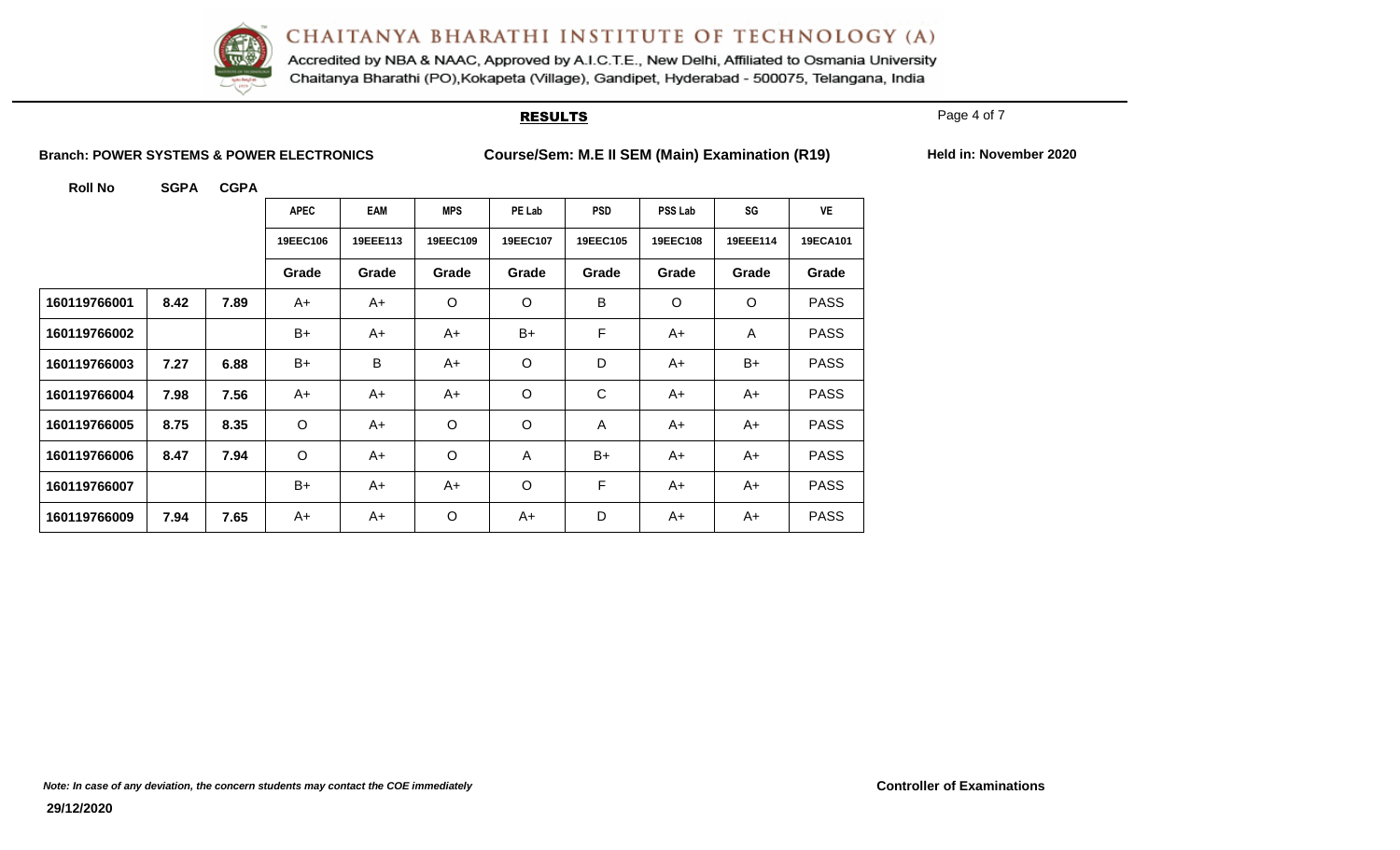

Accredited by NBA & NAAC, Approved by A.I.C.T.E., New Delhi, Affiliated to Osmania University Chaitanya Bharathi (PO), Kokapeta (Village), Gandipet, Hyderabad - 500075, Telangana, India

#### **RESULTS**

Page 5 of 7

**Branch: STRUCTURAL ENGINEERING Course/Sem: M.E II SEM (Main) Examination (R19)** Held in: November 2020

**Roll No SGPA CGPA**

|              |      |      | <b>ADS</b>   | AFE      | <b>DACS</b>             | <b>DMM</b>  | <b>FEMSE</b> | <b>MPS</b> | <b>MT Lab</b> | <b>NA Lab</b> | <b>RRS</b>   | ${\sf SD}$   |
|--------------|------|------|--------------|----------|-------------------------|-------------|--------------|------------|---------------|---------------|--------------|--------------|
|              |      |      | 19CEE106     | 19CEE111 | 19CEE110                | 19CEA101    | 19CEC105     | 19CEC109   | 19CEC107      | 19CEC108      | 19CEE107     | 19CEC106     |
|              |      |      | Grade        | Grade    | Grade                   | Grade       | Grade        | Grade      | Grade         | Grade         | Grade        | Grade        |
| 160119741001 | 8.06 | 7.85 | A            |          | $\mathsf{A}$            | <b>PASS</b> | $\mathsf C$  | $\circ$    | A+            | $\circ$       |              | $A+$         |
| 160119741002 | 8.43 | 7.76 |              |          | $A+$                    | <b>PASS</b> | $B+$         | $\circ$    | $\circ$       | $\circ$       | $\mathsf{A}$ | $\mathsf O$  |
| 160119741003 | 8.38 | 7.79 | $\mathsf{A}$ |          | $\mathsf{A}$            | <b>PASS</b> | A+           | A+         | $\circ$       | $\circ$       |              | $A+$         |
| 160119741004 | 8.52 | 8.33 |              |          | $A+$                    | <b>PASS</b> | $\mathsf{A}$ | $\circ$    | $\circ$       | $\circ$       | $A+$         | A            |
| 160119741005 | 7.37 | 7.28 |              |          | $C+$                    | <b>PASS</b> | D            | $A+$       | $\circ$       | $\circ$       | $\mathsf{A}$ | A            |
| 160119741006 |      |      |              |          | $B+$                    | <b>PASS</b> | F.           | $A+$       | A             | $A+$          | $B+$         | B            |
| 160119741007 | 8.78 | 8.71 |              |          | $\circ$                 | <b>PASS</b> | $B+$         | $A+$       | $\circ$       | $\mathsf O$   | $A+$         | $\mathsf O$  |
| 160119741008 | 8.86 | 8.47 |              |          | $\circ$                 | <b>PASS</b> | $B+$         | $A+$       | $\circ$       | $\circ$       | $\circ$      | $\circ$      |
| 160119741009 | 7.85 | 7.56 |              | $\circ$  |                         | <b>PASS</b> | D            | $A+$       | $\circ$       | $\mathsf O$   | A            | $B+$         |
| 160119741010 |      |      | $B+$         |          | $B+$                    | <b>PASS</b> | F.           | $\circ$    | $\circ$       | $\mathsf O$   |              | $A+$         |
| 160119741011 |      |      |              |          | B                       | <b>PASS</b> | F.           | $A+$       | $\circ$       | $\circ$       | $C+$         | $A+$         |
| 160119741012 |      |      |              | $A+$     |                         | <b>PASS</b> | F.           | $A+$       | $A+$          | $\circ$       | $\mathsf{A}$ | $\mathsf{A}$ |
| 160119741013 |      |      |              |          | $\sf B$                 | <b>PASS</b> | F            | $A+$       | $A+$          | $\circ$       | B            | $\sf B$      |
| 160119741014 | 8.36 | 8.02 | $B+$         |          | $\overline{\mathsf{A}}$ | <b>PASS</b> | $\mathsf{A}$ | $A+$       | $\circ$       | $\mathsf O$   |              | $\mathsf O$  |
| 160119741015 |      |      |              |          | F                       | <b>PASS</b> | F            | $A+$       | $A+$          | $\mathsf O$   | B            | $\sf B$      |
| 160119741016 | 7.92 | 7.56 |              |          | B                       | <b>PASS</b> | $B+$         | $A+$       | $\circ$       | $\mathsf O$   | $B+$         | A            |

*Note: In case of any deviation, the concern students may contact the COE immediately*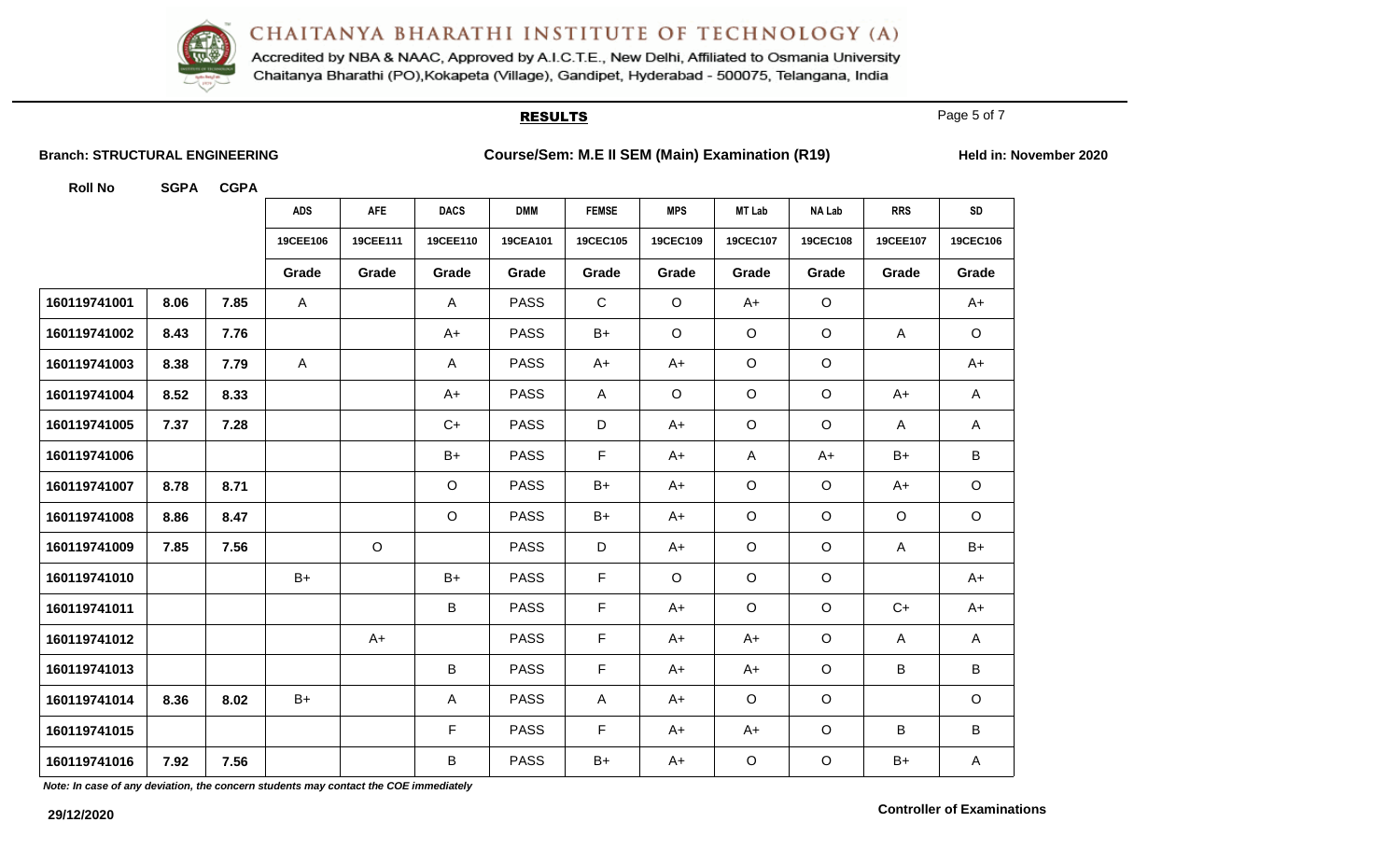

Accredited by NBA & NAAC, Approved by A.I.C.T.E., New Delhi, Affiliated to Osmania University Chaitanya Bharathi (PO), Kokapeta (Village), Gandipet, Hyderabad - 500075, Telangana, India

#### **RESULTS**

Page 6 of 7

**Branch: STRUCTURAL ENGINEERING Course/Sem: M.E II SEM (Main) Examination (R19)** Held in: November 2020

|              |      |      | <b>ADS</b> | AFE      | <b>DACS</b>  | <b>DMM</b>  | <b>FEMSE</b> | <b>MPS</b> | <b>MT Lab</b> | <b>NA Lab</b> | <b>RRS</b> | SD           |
|--------------|------|------|------------|----------|--------------|-------------|--------------|------------|---------------|---------------|------------|--------------|
|              |      |      | 19CEE106   | 19CEE111 | 19CEE110     | 19CEA101    | 19CEC105     | 19CEC109   | 19CEC107      | 19CEC108      | 19CEE107   | 19CEC106     |
|              |      |      | Grade      | Grade    | Grade        | Grade       | Grade        | Grade      | Grade         | Grade         | Grade      | Grade        |
| 160119741017 | 7.53 | 6.98 |            |          | $\mathsf{A}$ | <b>PASS</b> | $\mathsf{C}$ | $A+$       | A+            | $A+$          | B+         | $\mathsf{A}$ |
| 160119741018 | 8.41 | 8.58 |            |          | $A+$         | <b>PASS</b> | $C+$         | $\circ$    | $\circ$       | O             | $A+$       | $A+$         |
| 160119741019 | 9.08 | 8.94 |            |          | $\circ$      | <b>PASS</b> | $A+$         | $\circ$    | $\circ$       | $\circ$       | A+         | $\circ$      |
| 160119741020 | 7.38 | 7.01 | C          |          | B            | <b>PASS</b> | $C+$         | $A+$       | A+            | $\mathsf O$   |            | A            |
| 160119741021 | 6.99 | 6.46 |            |          | $C+$         | <b>PASS</b> | D            | $A+$       | A+            | $\circ$       | $C+$       | B            |
| 160119741022 | 7.94 | 8.10 | B+         | $A+$     |              | <b>PASS</b> | $\mathsf{C}$ | $A+$       | $\circ$       | $\circ$       |            | $B+$         |
| 160119741023 | 8.29 | 8.42 | A          |          | $A+$         | <b>PASS</b> | $B+$         | $A+$       | $\circ$       | O             |            | $A+$         |
| 160119741024 | 7.58 | 7.14 |            |          | $B+$         | <b>PASS</b> | C            | $A+$       | $\circ$       | O             | A+         | B            |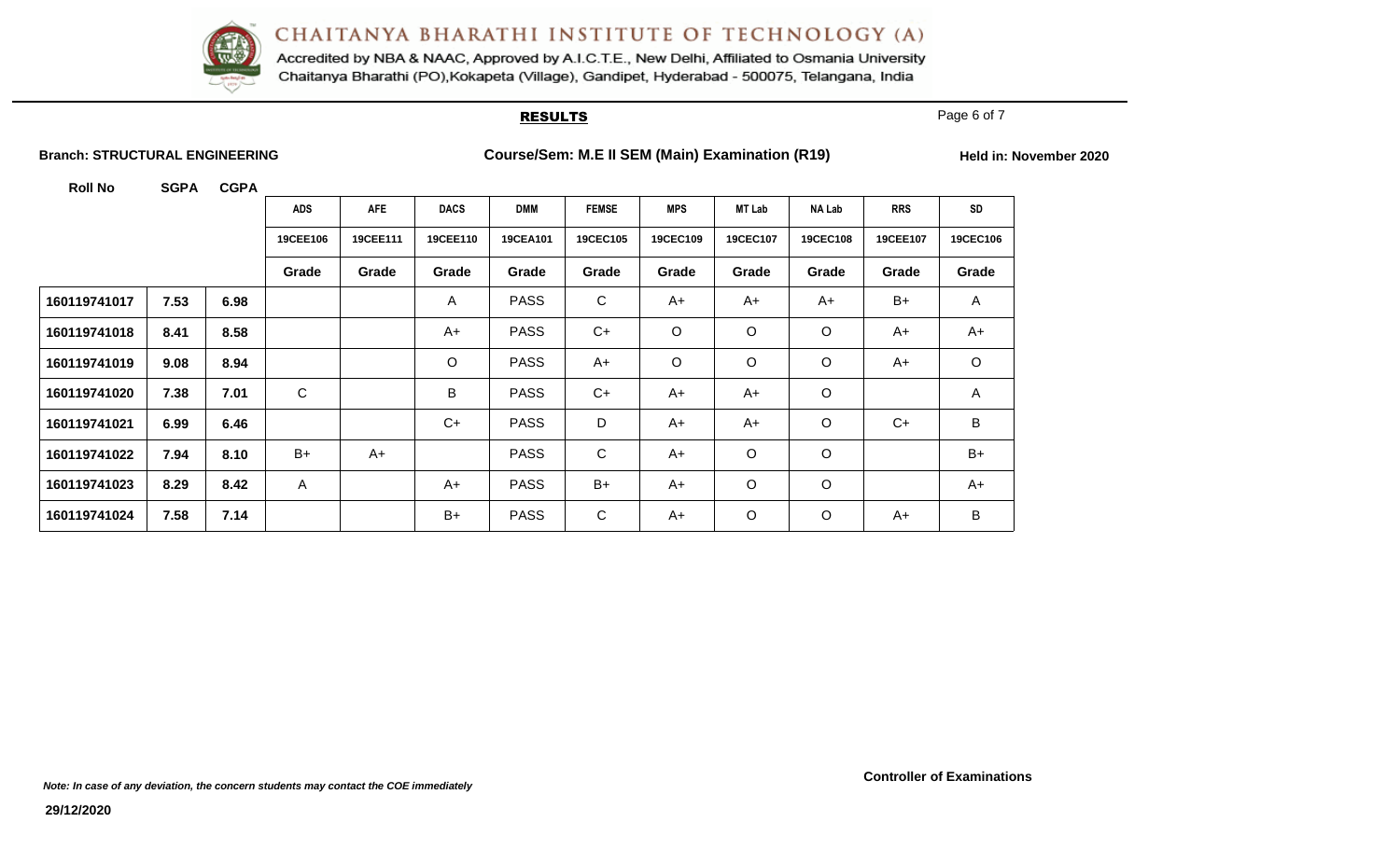

Accredited by NBA & NAAC, Approved by A.I.C.T.E., New Delhi, Affiliated to Osmania University Chaitanya Bharathi (PO), Kokapeta (Village), Gandipet, Hyderabad - 500075, Telangana, India

#### **RESULTS**

Page 7 of 7

**Branch: THERMAL ENGINEERING Course/Sem: M.E II SEM (Main) Examination (R19)** Held in: November 2020

|              |      |      | <b>AHMT</b>  | <b>CAE Lab</b>  | <b>CFD</b>      | <b>CFD Lab</b>  | <b>DMM</b>  | <b>FET</b>      | <b>MP</b>       | <b>TM</b>    | <b>VE</b>   |
|--------------|------|------|--------------|-----------------|-----------------|-----------------|-------------|-----------------|-----------------|--------------|-------------|
|              |      |      | 19MEC205     | <b>19MEC108</b> | <b>19MEE206</b> | <b>19MEC206</b> | 19CEA101    | <b>19MEC106</b> | <b>19MEC207</b> | 19MEE209     | 19ECA101    |
|              |      |      | Grade        | Grade           | Grade           | Grade           | Grade       | Grade           | Grade           | Grade        | Grade       |
| 160119745101 | 8.18 | 8.30 | B            | $\circ$         | $A+$            | $\circ$         | <b>PASS</b> | $\circ$         | $\circ$         | D            |             |
| 160119745102 | 8.29 | 8.15 | $C+$         | $\circ$         | A+              | $\circ$         |             | A+              | $\circ$         | $\mathsf{A}$ | <b>PASS</b> |
| 160119745103 | 8.72 | 8.89 | $B+$         | $\circ$         | $\circ$         | $\mathsf O$     |             | A+              | $\circ$         | A+           | <b>PASS</b> |
| 160119745104 | 8.46 | 7.96 | A+           | $A+$            | A+              | $\circ$         |             | A+              | $\circ$         | B            | <b>PASS</b> |
| 160119745105 | 8.75 | 8.90 | $\mathsf{A}$ | $\circ$         | $\circ$         | $\circ$         | <b>PASS</b> | $A+$            | $\circ$         | $A+$         |             |
| 160119745106 | 6.78 | 7.74 | $\mathsf C$  | $\circ$         | $\mathbf C$     | $A+$            |             | $\mathsf C$     | $\circ$         | D            | <b>PASS</b> |
| 160119745107 | 6.98 | 7.01 | D            | $\circ$         | A               | $A+$            |             | $\mathsf C$     | $\circ$         | D            | <b>PASS</b> |
| 160119745108 | 7.82 | 7.99 | $C+$         | $\circ$         | $A+$            | $A+$            |             | $B+$            | $\circ$         | B            | <b>PASS</b> |
| 160119745109 | 9.61 | 9.48 | $\circ$      | $\circ$         | $\circ$         | $\circ$         |             | $\circ$         | $\circ$         | $\circ$      | <b>PASS</b> |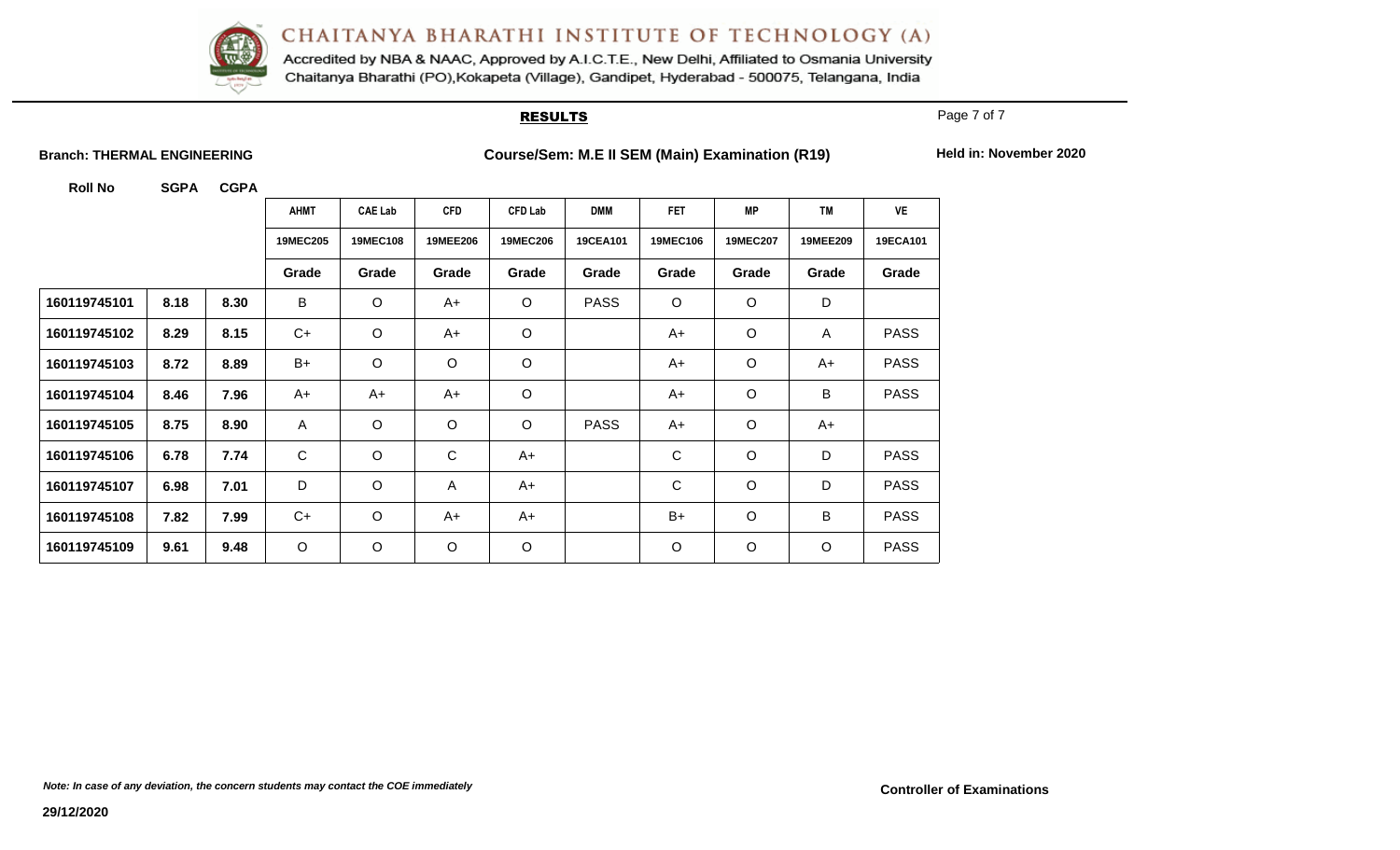

Accredited by NBA & NAAC, Approved by A.I.C.T.E., New Delhi, Affiliated to Osmania University Chaitanya Bharathi (PO), Kokapeta (Village), Gandipet, Hyderabad - 500075, Telangana, India

#### **RESULTS**

Page 1 of 2

**Branch: COMPUTER SCIENCE ENGINEERING Course/Sem: M.Tech II SEM (Main) Examination (R19)** Held in: November 2020

**Roll No SGPA CGPA**

|              |      |      | <b>AALG</b>  | AASC Lab    | <b>DMM</b>  | <b>DPA</b>  | <b>DPA Lab</b> | HCI         | <b>MP</b>   | <b>SC</b> |
|--------------|------|------|--------------|-------------|-------------|-------------|----------------|-------------|-------------|-----------|
|              |      |      | 19CSC104     | 19CSC106    | 19CEA101    | 19CSE104    | 19CSE110       | 19CSE116    | 19CSC107    | 19CSC105  |
|              |      |      | Grade        | Grade       | Grade       | Grade       | Grade          | Grade       | Grade       | Grade     |
| 160118742011 | 8.21 | 8.25 | A+           | $\circ$     | <b>PASS</b> | B+          | A+             | A+          | A+          | A+        |
| 160119742001 | 8.08 | 8.28 | $\mathsf{A}$ | $\circ$     | <b>PASS</b> | B+          | A+             | A           | A+          | A         |
| 160119742002 | 8.19 | 8.11 | A+           | $A+$        | <b>PASS</b> | $C+$        | $A+$           | $\circ$     | A+          | A+        |
| 160119742003 | 7.67 | 7.56 | $C+$         | A+          | <b>PASS</b> | B           | O              | A+          | A+          | B         |
| 160119742005 | 7.44 | 7.44 | B            | A+          | <b>PASS</b> | $C+$        | $\circ$        | B           | A+          | A         |
| 160119742006 | 8.52 | 8.42 | A+           | A+          | <b>PASS</b> | $B+$        | A+             | O           | A+          | $\circ$   |
| 160119742007 | 7.18 | 7.40 | $\mathsf C$  | $\circ$     | <b>PASS</b> | $C+$        | A+             | B+          | A+          | B         |
| 160119742008 | 7.01 | 7.16 | A            | $\circ$     | <b>PASS</b> | D           | A+             | $\mathsf C$ | B+          | B         |
| 160119742009 | 7.80 | 7.56 | A+           | $\circ$     | <b>PASS</b> | $C+$        | $\circ$        | $C+$        | A+          | A         |
| 160119742010 |      |      | Ab           | $\mathsf F$ | <b>FAIL</b> | Ab          | $\mathsf F$    | Ab          | $\mathsf F$ | Ab        |
| 160119742011 | 7.58 | 7.42 | A+           | $\mathsf O$ | <b>PASS</b> | $C+$        | $A+$           | B           | $A+$        | $C+$      |
| 160119742012 | 9.27 | 9.24 | $\circ$      | $\circ$     | <b>PASS</b> | A+          | $\circ$        | $\circ$     | O           | $\circ$   |
| 160119742013 | 7.38 | 7.70 | $C+$         | $\circ$     | <b>PASS</b> | $C+$        | $\circ$        | $C+$        | A+          | B+        |
| 160119742014 | 8.08 | 8.02 | $A+$         | $\circ$     | <b>PASS</b> | B           | $A+$           | $B+$        | A+          | $A+$      |
| 160119742015 | 7.48 | 7.62 | A+           | $\circ$     | <b>PASS</b> | $\mathsf C$ | $A+$           | $C+$        | A+          | A         |
| 160119742016 | 8.65 | 8.74 | $\mathsf O$  | $\mathsf O$ | <b>PASS</b> | A           | $\circ$        | A           | $A+$        | $A+$      |

*Note: In case of any deviation, the concern students may contact the COE immediately*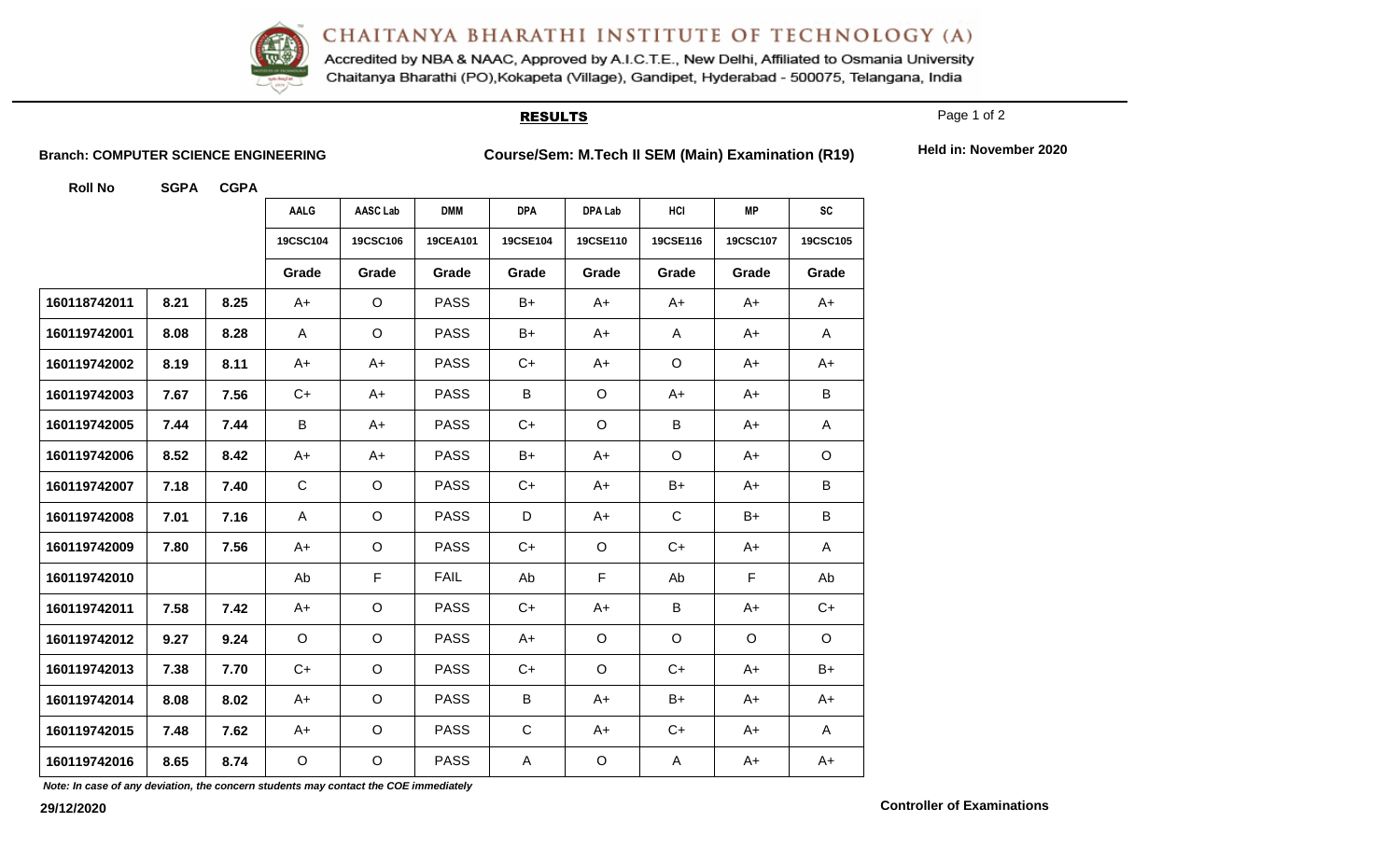

Accredited by NBA & NAAC, Approved by A.I.C.T.E., New Delhi, Affiliated to Osmania University Chaitanya Bharathi (PO), Kokapeta (Village), Gandipet, Hyderabad - 500075, Telangana, India

#### **RESULTS**

Page 2 of 2

**Branch: IT - Computer Networks & Information security Course/Sem: M.Tech II SEM (Main) Examination (R19) Held in: November 2020**

|              |      |      | <b>ASN</b> | <b>BS</b>      | <b>CNS</b> | <b>CNS Lab</b> | <b>DMM</b>  | DS Lab   | <b>DSCI</b> | <b>MP</b> |
|--------------|------|------|------------|----------------|------------|----------------|-------------|----------|-------------|-----------|
|              |      |      | 19ITC102   | 19ITE101       | 19ITC101   | 19ITC104       | 19CEA101    | 19ITE119 | 19ITE113    | 19ITC106  |
|              |      |      | Grade      | Grade          | Grade      | Grade          | Grade       | Grade    | Grade       | Grade     |
| 160119742301 |      |      | $B+$       | $C+$           | C+         | $\circ$        | <b>PASS</b> | A+       | F           | A         |
| 160119742303 | 7.64 | 7.99 | A+         | $\overline{A}$ | C+         | $\circ$        | <b>PASS</b> | A+       | C           | $\circ$   |
| 160119742304 | 8.96 | 9.13 | $\circ$    | O              | A          | $\circ$        | <b>PASS</b> | A+       | A+          | $\circ$   |
| 160119742305 | 8.68 | 9.03 | $\circ$    | O              | A+         | A+             | <b>PASS</b> | A+       | $B+$        | $\circ$   |
| 160119742306 | 7.68 | 8.02 | B+         | A+             | B          | A+             | <b>PASS</b> | A+       | B           | $\circ$   |
| 160119742307 | 6.99 | 7.43 | B          | B              | D          | $\circ$        | <b>PASS</b> | A+       | $C+$        | $A+$      |
| 160119742308 |      |      | A+         | A              | F          | A+             | <b>PASS</b> | A        | F           | $B+$      |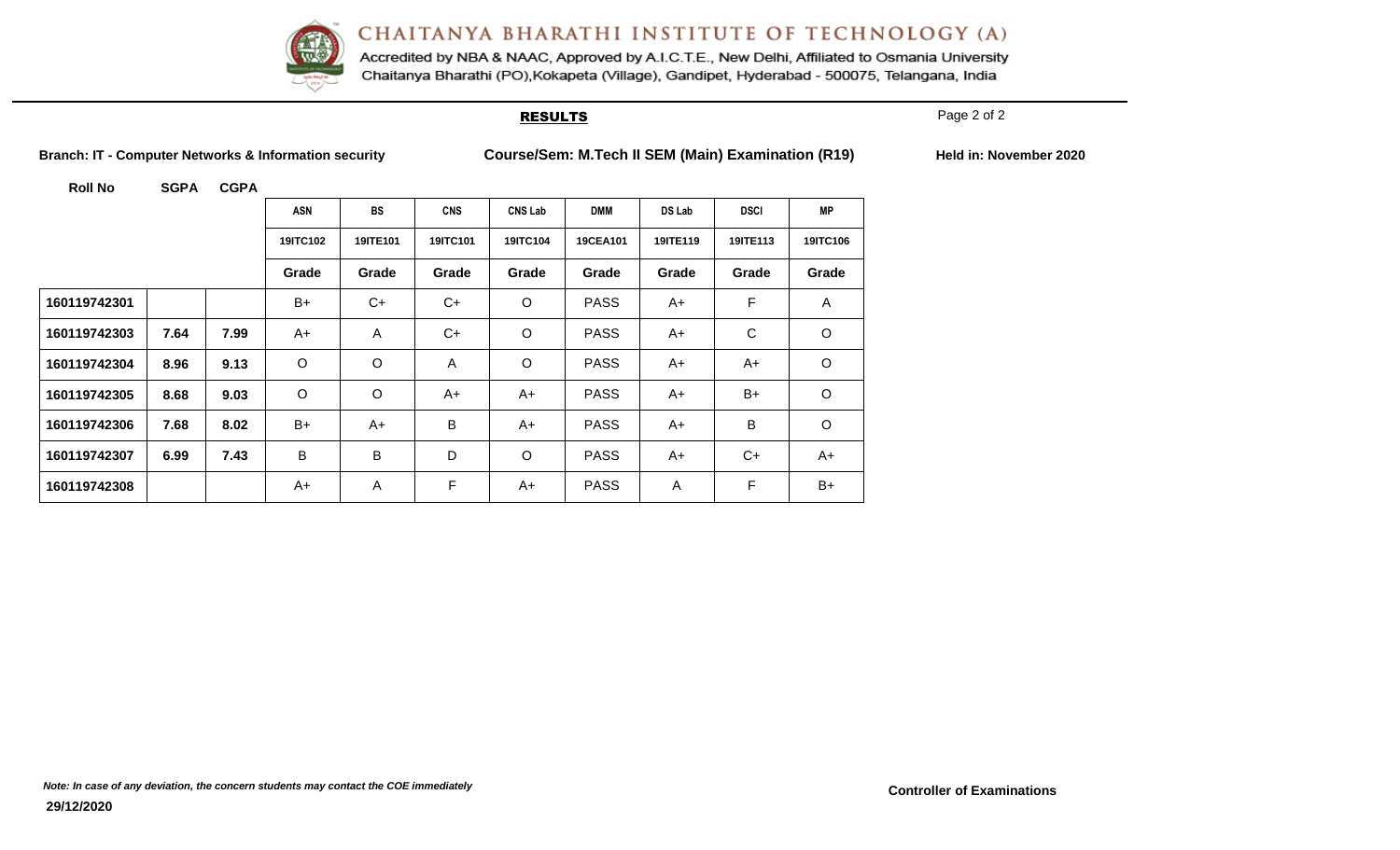

Accredited by NBA & NAAC, Approved by A.I.C.T.E., New Delhi, Affiliated to Osmania University Chaitanya Bharathi (PO), Kokapeta (Village), Gandipet, Hyderabad - 500075, Telangana, India

### RESULTS

Page 1 of 1

| <b>Branch: STRUCTURAL ENGINEERING</b> |  |  |
|---------------------------------------|--|--|
|---------------------------------------|--|--|

**Branch: Stranger Engineerings Course/Sem: M.E II Sem (Main) Examinations (R16)** Held in: November 2020

|                |             |             | <b>AFE</b> | <b>ERDS</b> | <b>RRFS</b> | SDesign  | SDynamics | TB       | <b>TP</b> |
|----------------|-------------|-------------|------------|-------------|-------------|----------|-----------|----------|-----------|
|                |             |             | 16CEE112   | 16CEE113    | 19CEE107    | 16CEC105 | 16CEC106  | 16CEE105 | 16CEC104  |
| <b>Roll No</b> | <b>SGPA</b> | <b>CGPA</b> | Grade      | Grade       | Grade       | Grade    | Grade     | Grade    | Grade     |
| 160117741014   |             |             |            |             | B+          |          |           |          |           |
| 160117741017   |             |             | F(Ab)      | F(Ab)       |             | F(Ab)    | F(Ab)     | F(Ab)    |           |
| 160117741018   | 5.95        |             |            |             |             |          |           |          | C         |
| 160118741011   | 6.91        | 6.59        |            |             |             |          |           |          | B         |
| 160118741018   |             |             |            |             |             |          | F(Ab)     |          |           |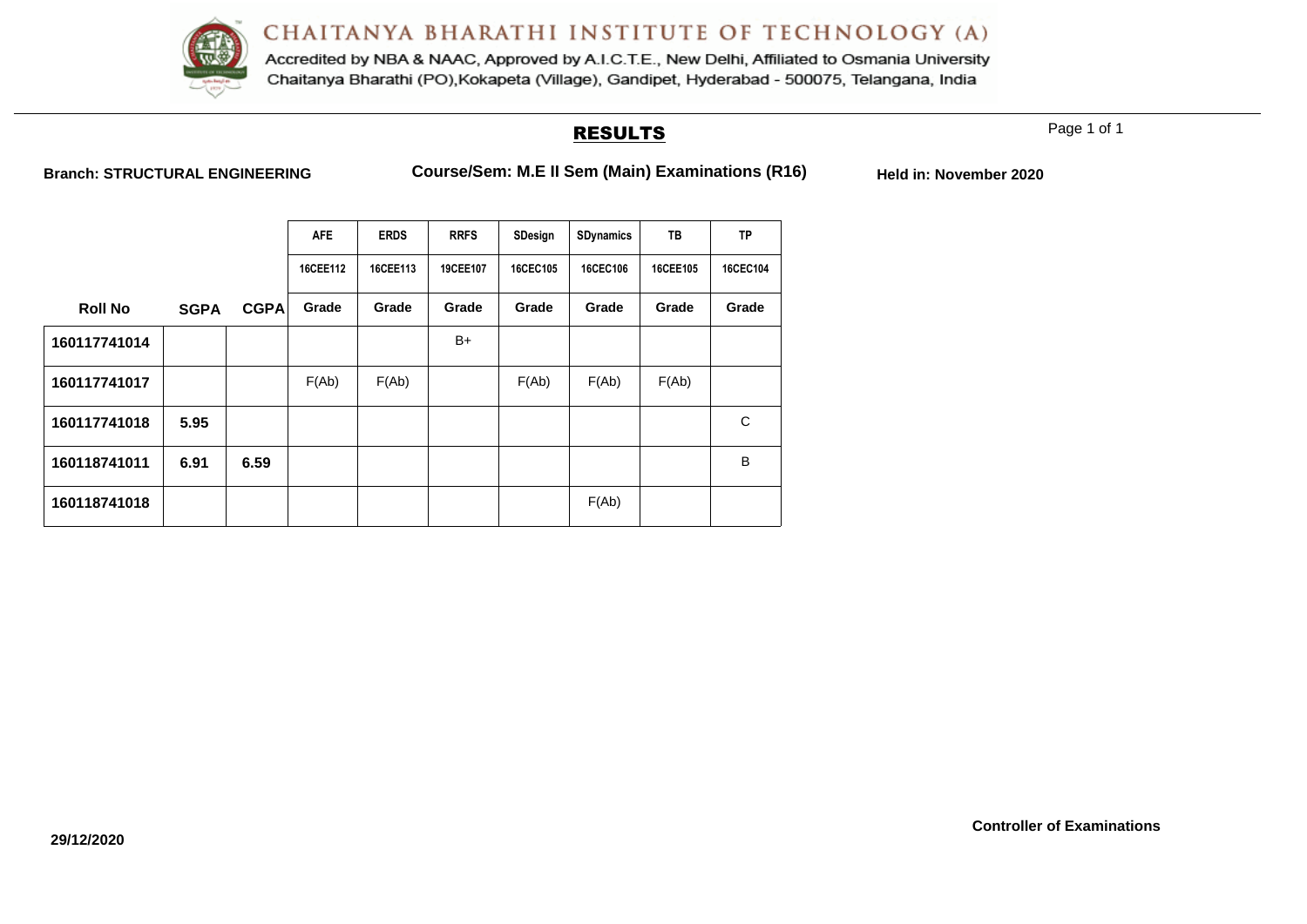Accredited by NBA & NAAC, Approved by A.I.C.T.E., New Delhi, Affiliated to Osmania University Chaitanya Bharathi (PO), Kokapeta (Village), Gandipet, Hyderabad - 500075, Telangana, India

### RESULTS

Page 1 of 1

**Branch: EARTHQUAKE ENGINEERING Course/Sem: M.E II Sem (Suppl) Examinations (R16) Held in: November 2020**

|                |             |             | Stru.Dyna |
|----------------|-------------|-------------|-----------|
|                |             |             | 16CEC106  |
| <b>Roll No</b> | <b>SGPA</b> | <b>CGPA</b> | Grade     |
| 160117741703   | 6.18        | 6.26        | в         |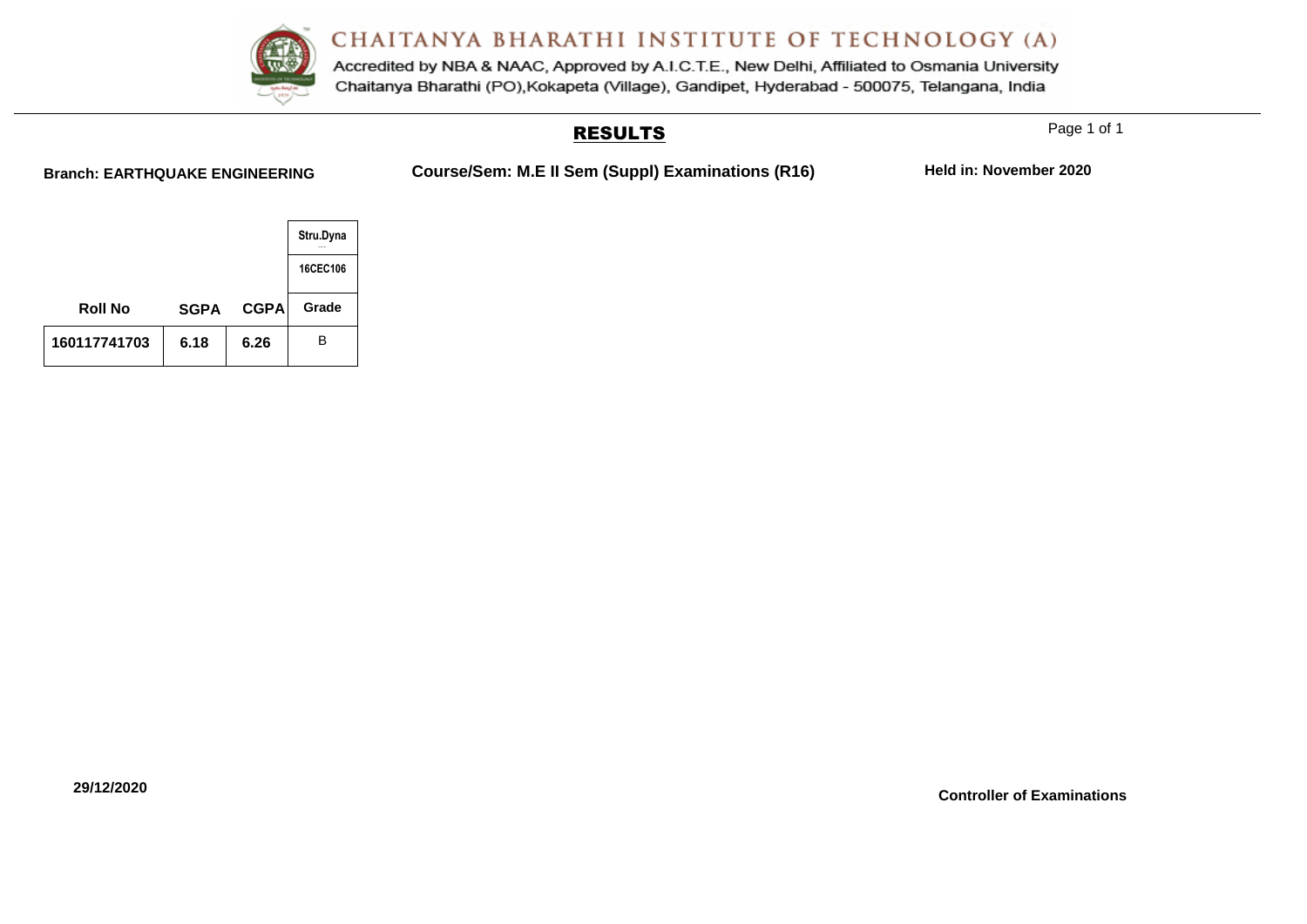

Accredited by NBA & NAAC, Approved by A.I.C.T.E., New Delhi, Affiliated to Osmania University Chaitanya Bharathi (PO), Kokapeta (Village), Gandipet, Hyderabad - 500075, Telangana, India

### RESULTS

Page 1 of 1

**Branch: THERMAL ENGINEERING Course/Sem: M.E II SEM (Main) Examinations (R16)** Held in: November 2020

|                |             |             | <b>FET</b><br><b>TM</b> |          | AH&MT    |  |
|----------------|-------------|-------------|-------------------------|----------|----------|--|
|                |             |             | 16MEC105                | 16MEE202 | 16MEE203 |  |
| <b>Roll No</b> | <b>SGPA</b> | <b>CGPA</b> | Grade                   | Grade    | Grade    |  |
| 160118745111   |             |             | F(Ab)                   | F(Ab)    |          |  |
| 160118745113   |             |             |                         |          | A+       |  |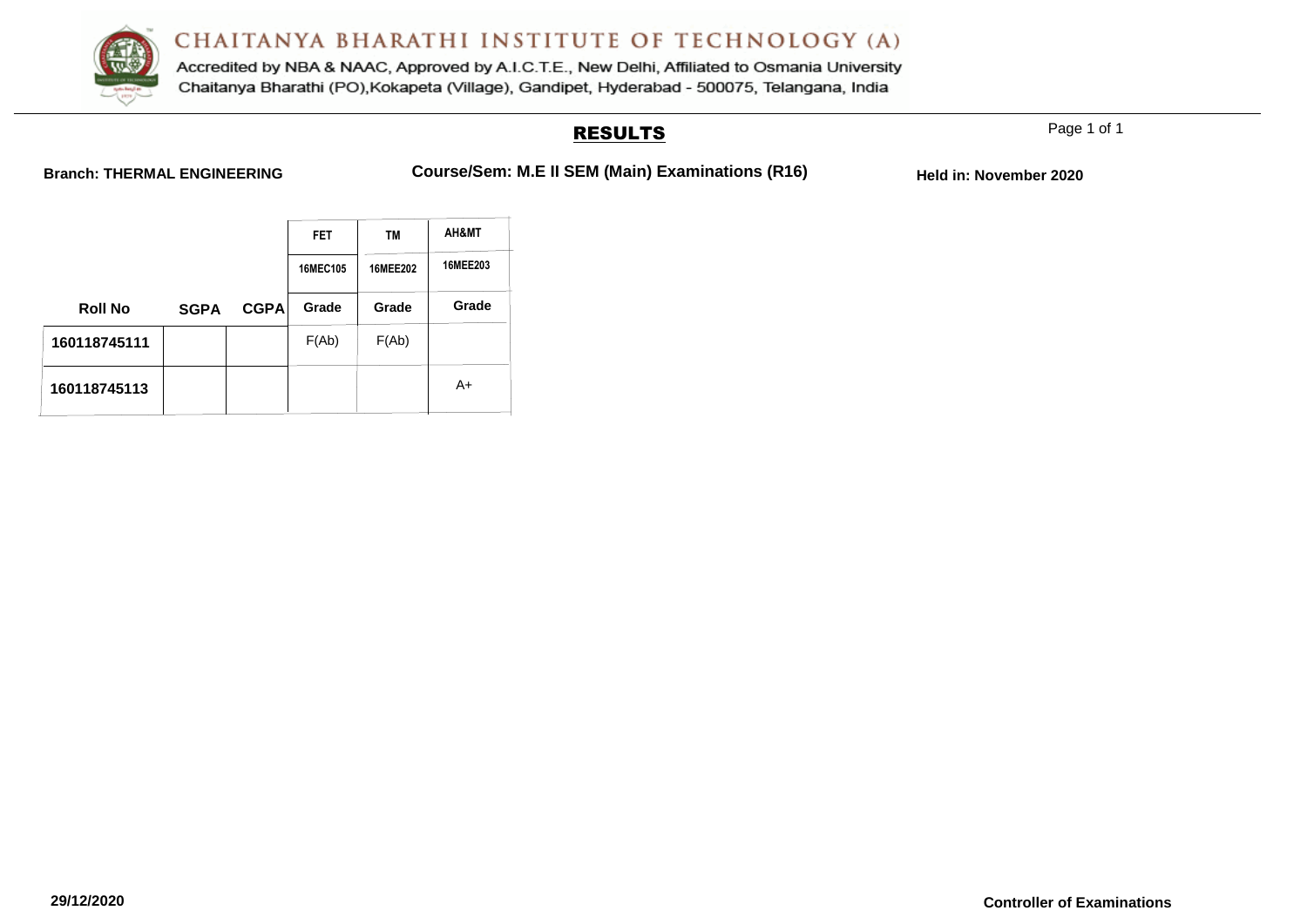

Accredited by NBA & NAAC, Approved by A.I.C.T.E., New Delhi, Affiliated to Osmania University Chaitanya Bharathi (PO), Kokapeta (Village), Gandipet, Hyderabad - 500075, Telangana, India

#### RESULTS

Page 1 of 1

**Controller of Examinations**

**Branch: POWER SYSTEMS & POWER ELECTRONIC Course/Sem: M.E II Sem (Main) Examinations (R16) Held in: November 2020**

|                |             |             | <b>ACMPS</b> | <b>DSP&amp;A</b> | EM       | <b>HVDCT</b> | <b>Mini Projec</b> | PSLab    | <b>PSS</b>  | <b>RM&amp;PE</b> | Seminar-II |
|----------------|-------------|-------------|--------------|------------------|----------|--------------|--------------------|----------|-------------|------------------|------------|
|                |             |             | 16EEC103     | 16EEC102         | 16EEE110 | 16EEE113     | 16EEC111           | 16EEC107 | 16EEC104    | 16EEE114         | 16EEC110   |
| <b>Roll No</b> | <b>SGPA</b> | <b>CGPA</b> | Grade        | Grade            | Grade    | Grade        | Grade              | Grade    | Grade       | Grade            | Grade      |
| 160116766011   |             |             | C+           | A+               | A+       | $B+$         | A+                 | O        | $\sim$<br>◡ | A+               | A+         |